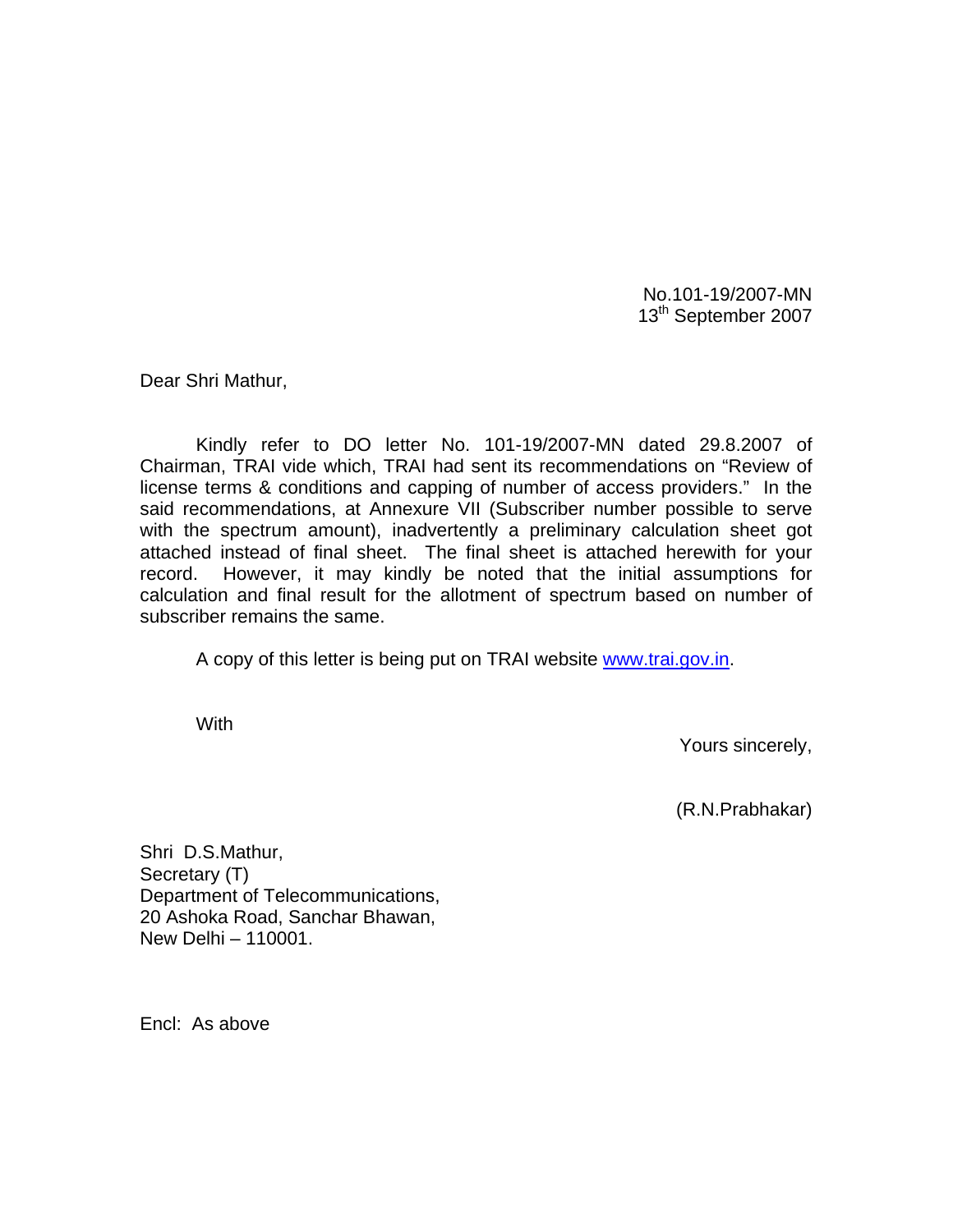## **Annex VII Subscriber number possible to serve with spectrum amounts**

**Weighted Average Method of Calculation of spectrum allocation**

| Scenerio1 :- When 6.2 Mhz spectrum is allotted |                    |                    |                               |
|------------------------------------------------|--------------------|--------------------|-------------------------------|
| Number of BTSs* installed                      | 1000               |                    |                               |
| Freg Reuse Pattern-4/12                        |                    |                    |                               |
|                                                |                    | <b>Subscribers</b> | Remark                        |
| <b>BTS Configuration-</b>                      |                    |                    |                               |
| $2 + 2 + 2$                                    | 10%                | 1475700            | 1 Carrier reserved<br>for IBS |
| $4 + 4 + 4$                                    | 90%                |                    |                               |
| Assuming traffic 40m Erl/Subscriber            |                    |                    |                               |
| Traffic=Weighted Avg erl/0.04                  | 1475.70            |                    |                               |
|                                                | <b>Rounded Off</b> | 15 lakh            |                               |
|                                                |                    |                    |                               |
|                                                |                    |                    |                               |

Hence with allotment of 6.2 Mhz the operator should reach to 15 lakh subscribers figure before he is allotted further spectrum (8Mhz)

| Scenerio 2:- When 8 MHz spectrum is allotted |                    |                    |                         |
|----------------------------------------------|--------------------|--------------------|-------------------------|
| Number of BTSs* installed                    | 1400               |                    |                         |
| Freq Reuse Pattern-5/15                      |                    |                    | $\cdot$                 |
|                                              |                    | <b>Subscribers</b> | Remark                  |
| <b>BTS Configuration-</b>                    |                    |                    |                         |
| $4 + 4 + 4$                                  | 60%                | 2224110            | 2TS/Sector              |
| $5 + 4 + 5$                                  | 40%                |                    | reserved for            |
|                                              |                    |                    | Data(GPRS &             |
|                                              |                    |                    | EDGE) and 3             |
| Assuming traffic 40m Erl/Subscriber          |                    |                    | <b>Carriers for IBS</b> |
| <b>Traffic=Weighted Avg erl/0.04</b>         | 1588.65            |                    |                         |
|                                              | <b>Rounded Off</b> | 20 lakh            |                         |
|                                              |                    |                    |                         |

Hence with allotment of 8 Mhz the operator should reach to 20 lakh subscribers figure before he is allotted further spectrum (10MHz)

**\* Only Macro BTS have been considered. Additional in building solution/micro BTS will vary based on the requirement.**